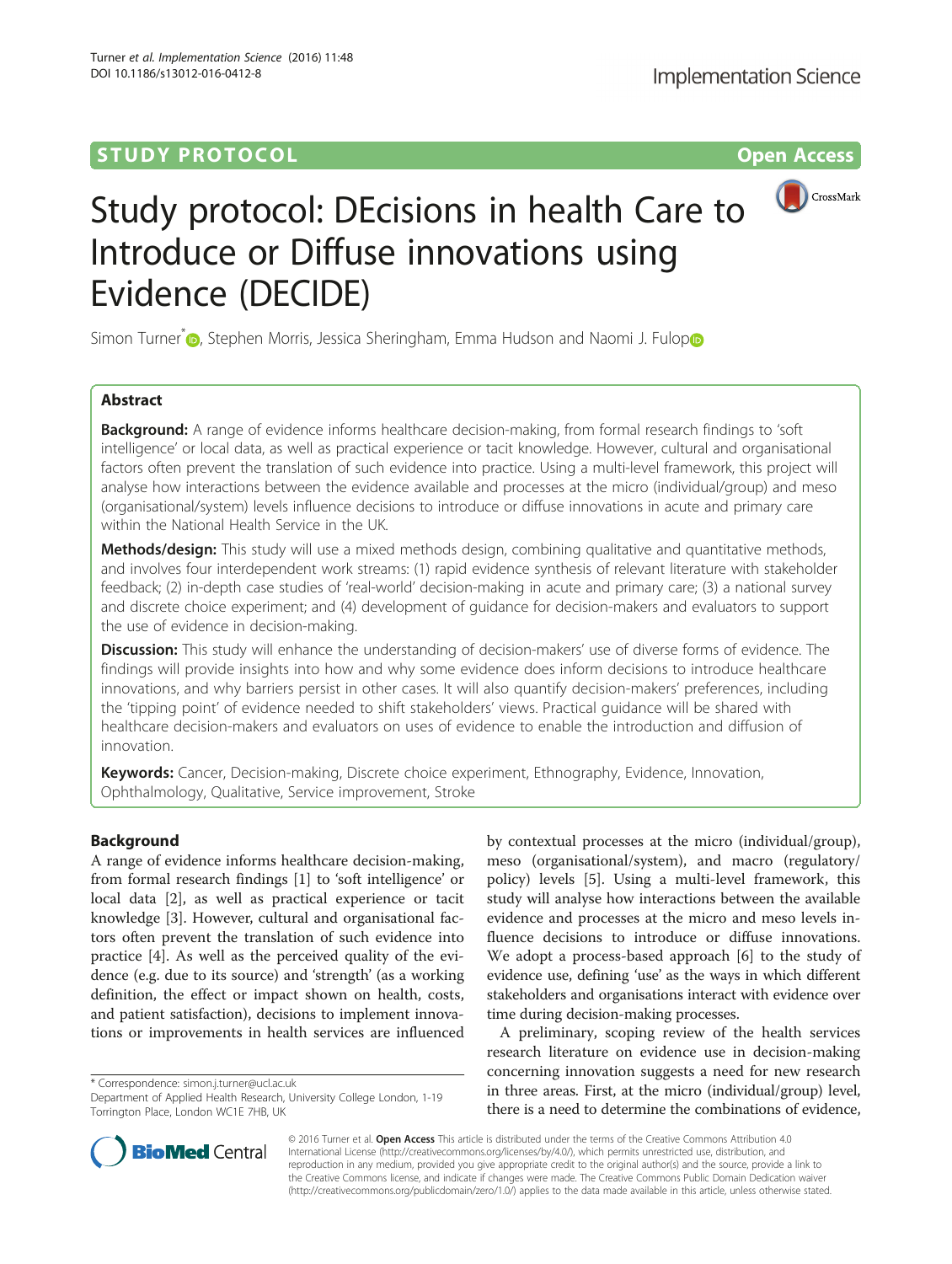including practical or local evidence [\[7](#page-6-0)], used by a range of stakeholders in decision-making, including different professions [\[8\]](#page-6-0) and functions or roles [[9\]](#page-6-0). At the individual level, some studies suggest that research evidence plays a lesser role in decision-making relative to other information [[10](#page-6-0)], such as data on local needs [[7\]](#page-6-0). At the group level, access to and preferences for evidence vary by professional group, e.g. hospital staff's professional background [\[8\]](#page-6-0), while service payers (commissioners) appear to value practical evidence [\[9](#page-6-0)]. How evidence is presented also influences its use [[11](#page-6-0)]. Furthermore, evidence is itself constructed through professional practice, in which different interests, framing of the problem, and personal experience and anecdote all play a role in establishing its relevance and credibility [\[12](#page-6-0)]. Thus, further research is needed at the micro level to determine how different stakeholder groups, in different contexts, use evidence to inform decision-making on innovation, including their responses to different forms of evidence, and how potential tensions between codified research outputs, practical evidence (e.g. local audit data), and personal experience or tacit knowledge [\[13](#page-6-0)], are reconciled as different forms of evidence are combined in decision-making.

Second, at the meso (organisational/system) level, there is a need to examine how evidence informs 'real-world' decision-making processes through in-depth case studies [[8\]](#page-6-0), taking into account organisational processes for sharing knowledge [\[14\]](#page-6-0) and other contextual factors, including strategic fit with local priorities, financial sustainability, and public opinion [[11](#page-6-0)]. Organisational processes influence how evidence is acquired, shared, and applied to inform decision-making. For instance, implementation of national clinical guidance by National Health Service (NHS) Trusts was found to involve senior engagement, clear organisational processes, and use of committees and hierarchies, resources, and information systems [[14](#page-6-0)]. Equally, weak processes for transferring knowledge may act as barriers to its use in decision-making [[11](#page-6-0)]; however, a variety of 'agencies' at the meso and macro levels may support the transfer or mobilisation of knowledge [[15](#page-7-0)]. Thus, further research is needed at the meso level to understand how organisational processes, including the local system or context in which decisions are being made, influence the use and interpretation of evidence, including health professionals' responses.

The inclusion of both micro and meso level processes reflects the theorised interaction between levels in quality improvement processes [\[5\]](#page-6-0), i.e. organisational and other contextual processes may shape professional responses to evidence, while health professionals' responses may influence the adoption of innovation in particular contexts.

Third, studies have shown that stakeholders prefer different types of evidence (including quality and strength) [[8, 9\]](#page-6-0), but little is known about the strength of these

preferences, the potential trade-offs between these attributes in relation to different types of innovation, and how preferences vary by type of decision-maker. In addition, little is known about how other characteristics of evidence and other contextual factors inform decisions to introduce or diffuse innovations. Further research is needed to evaluate these preferences, which we will investigate using a discrete choice experiment.

## Research question and objectives

To address the gaps identified in the current literature, this study will answer the following research question: what is the role of evidence in decision-making on the introduction and diffusion of service innovations in acute and primary care? In order to address this research question, the following objectives for the study have been defined:

- 1. To identify, using a literature review and stakeholder feedback, the factors that influence the use of evidence in decision-making on the introduction and diffusion of innovations in health care;
- 2. To assess the use of evidence in informing decisionmaking on the introduction and diffusion of innovation using 'real-world' case studies in acute and primary care;
- 3. To establish decision-makers' preferences for evidence (types of evidence, quality of evidence, strength of evidence) to inform the introduction and diffusion of innovations;
- 4. To develop guidance for decision-makers and evaluators to support the evaluation and application of evidence to enable innovation.

## Methods/design

This multidisciplinary study uniquely brings together different methodological and disciplinary perspectives (ethnography, organisation studies, improvement science, health economics) to study the role of evidence in decision-making with the aim of meeting these objectives. The following work streams, which are interdependent and will inform one another, are planned in relation to each objective. Methods for data collection and analysis are described by work stream.

## Work stream 1: rapid literature review and stakeholder feedback on evidence use

The rapid review, with stakeholder feedback, has two purposes: (a) to map the types of information used to inform decision-making in different contexts and (b) to identify factors at the micro and meso levels that influence how this information informs decision-making on innovation. We will then obtain stakeholder feedback on the compiled evidence in relation to these purposes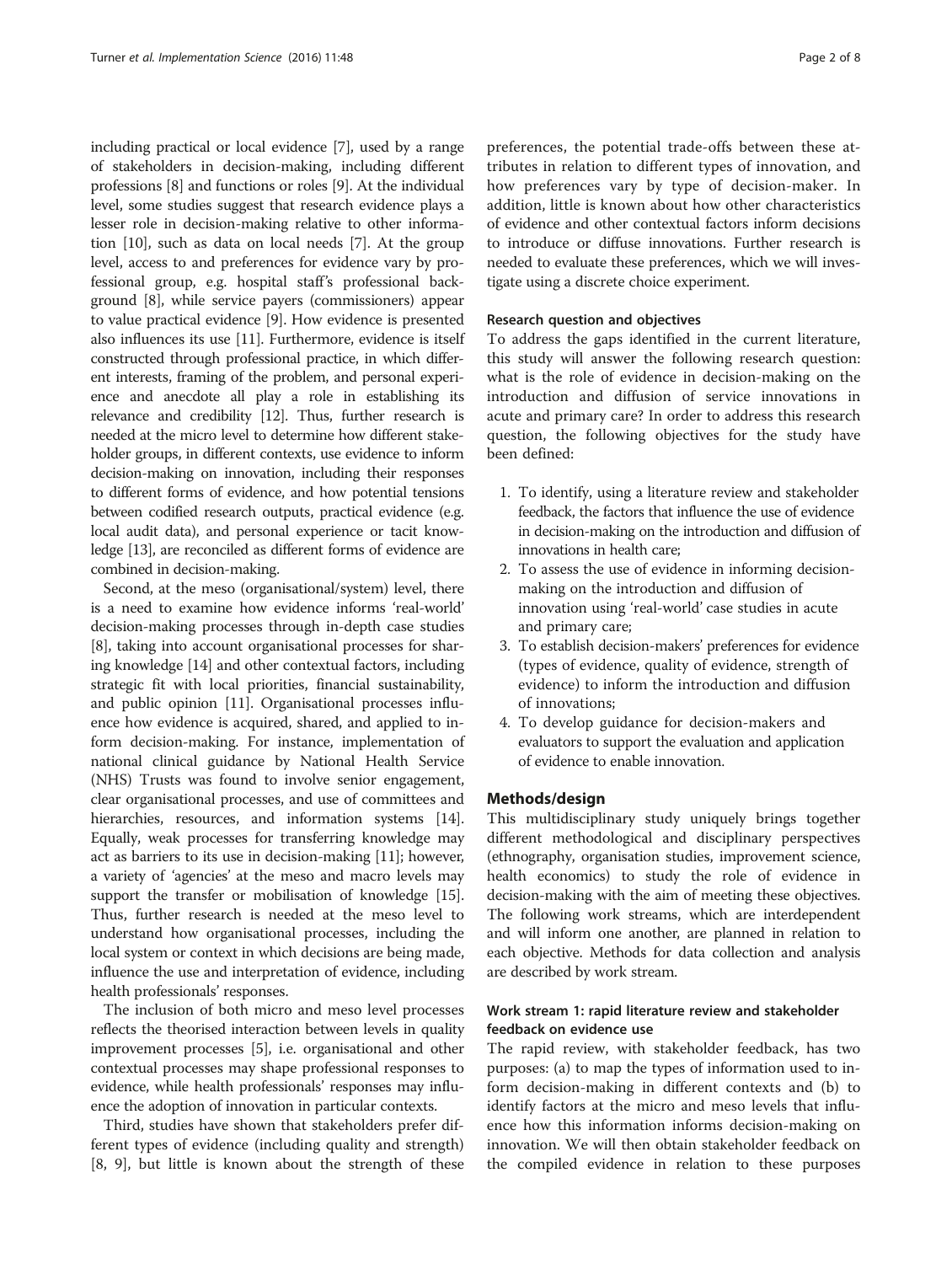using focus groups to identify any gaps or themes that need to be developed further.

The literature review will identify examples of evidence use in decisions to adopt innovation from studies conducted on the NHS and health systems internationally. To identify papers, relevant social science and biomedical databases will be searched, including PubMed, ISI Web of Knowledge, and Business Source Complete, using search terms in the title or abstract. Search terms, that may be combined, will include the following: 'decision-making', 'service innovation', 'evidence use', 'innovation adoption or diffusion', 'professional roles', and 'organisational factors or processes'. A hand search of selected management and health policy journals and books will be undertaken; bibliographies of recent and highly relevant papers will also be consulted. Studies of decision-making at the national health system level and in public health will be excluded. The review will be based predominantly on primary qualitative studies and systematic and other types of review. To map types of information used in decision-making, we will include quantitative studies that provide descriptive statistics on evidence use, as appropriate.

Through thematic analysis of the compiled literature [[16\]](#page-7-0), we will develop a conceptual framework that identifies the (a) types of evidence used to inform decisionmaking in different contexts and (b) professional (micro) and organisational (meso) processes that shape how evidence is used to inform innovation adoption. The framework will include decision-making in different settings (acute and primary care) and describe these processes from different stakeholder perspectives (service providers, commissioners, and patient representatives). To test and develop the thematic analysis further, we will then obtain stakeholder feedback on the conceptual framework using focus groups to identify any gaps or themes that require further exploration. The focus groups will also be used to determine how stakeholders define 'acceptability', 'credibility', and 'strength' in relation to different types of evidence and in relation to different decision-making contexts.

The views of four groups of stakeholders will be obtained through the focus groups: (1) acute care providers, (2) primary care providers, (3) service commissioners, and (4) patient representatives. Four focus groups, with 8–10 participants in each group, will be structured using discussion points derived from the rapid literature review. Telephone interviews will be used for participants not able to attend a face-to-face focus group. National participants will be identified using different channels. Through the National Institute of Health Research Collaborations for Leadership in Applied Health Research and Care (CLAHRC) North Thames, which has 54 partners including hospitals, local authorities, and commissioners, we have links across the 13 CLAHRCs nationally which will be used to reach participants.

#### Work stream 2: in-depth case studies

In-depth case studies will be conducted on the use of evidence in 'real world' decision-making concerning the introduction or diffusion of three service innovations in acute and primary care. Case studies were chosen because they allow complex phenomena to be studied in-depth, allowing both the case (here, the use of evidence in decisions to adopt innovations) and the context (professional and organisational processes) to be taken into account, as well as interactions between the two [[17](#page-7-0)]. This approach also addresses a need for ethnographic methods to enable direct observation of 'live' decision-making processes [\[8](#page-6-0)].

#### Sampling framework for case studies

As shown in Table 1, the sampling framework for the three case studies covers different settings (acute and primary), innovation stages (new and diffusion), type and strength of evidence (academic research, national guidance, and local pilot data), and organisational contexts (including different approaches to the implementation of innovation). The case studies complement each other in showing how the use of evidence to inform decision-making varies across different care settings, among different types of decision-maker, stages of innovation, and types of

| <b>TWAIL E</b> DUITIDITING TIGHTIC MOTHERS CODE DEGRILD                 |                                                                                                                                                            |                     |                                                                                                                                                          |                                                                                          |  |  |
|-------------------------------------------------------------------------|------------------------------------------------------------------------------------------------------------------------------------------------------------|---------------------|----------------------------------------------------------------------------------------------------------------------------------------------------------|------------------------------------------------------------------------------------------|--|--|
| Innovation case<br>study                                                | Setting                                                                                                                                                    | Innovation<br>stage | Fvidence                                                                                                                                                 | Context                                                                                  |  |  |
| 1. Reconfiguring<br>stroke services                                     | Acute; Greater Manchester (GM) and<br>other areas reviewing services                                                                                       | <b>Diffusion</b>    | 'Strong'; research shows improvements<br>in mortality in London [18, 19]                                                                                 | Major system change;<br>involves multiple providers<br>and commissioners                 |  |  |
| 2. New national<br>quidance on referral<br>for suspected cancer         | Primary care; GP practices in two local<br>health economies with different mix<br>of actors supporting implementation<br>(clinical networks, third sector) | New                 | 'Inconclusive'; national quidance lowers<br>referral threshold [22], with the aim of<br>reducing emergency admissions and<br>diagnosing at earlier stage | Top-down change; responses<br>of GPs and actors at local<br>health economy level         |  |  |
| 3. New virtual clinics<br>within extended<br>network of eye<br>services | Acute/community outreach; clinics across Diffusion<br>large metropolitan area and surrounding<br>region                                                    |                     | 'Weak'; local pilot data suggesting<br>reduced patient journey time [26], but<br>lack of patient outcome data and<br>evidence for networked clinics      | Organisational network;<br>from pilot to wider<br>implementation of<br>networked clinics |  |  |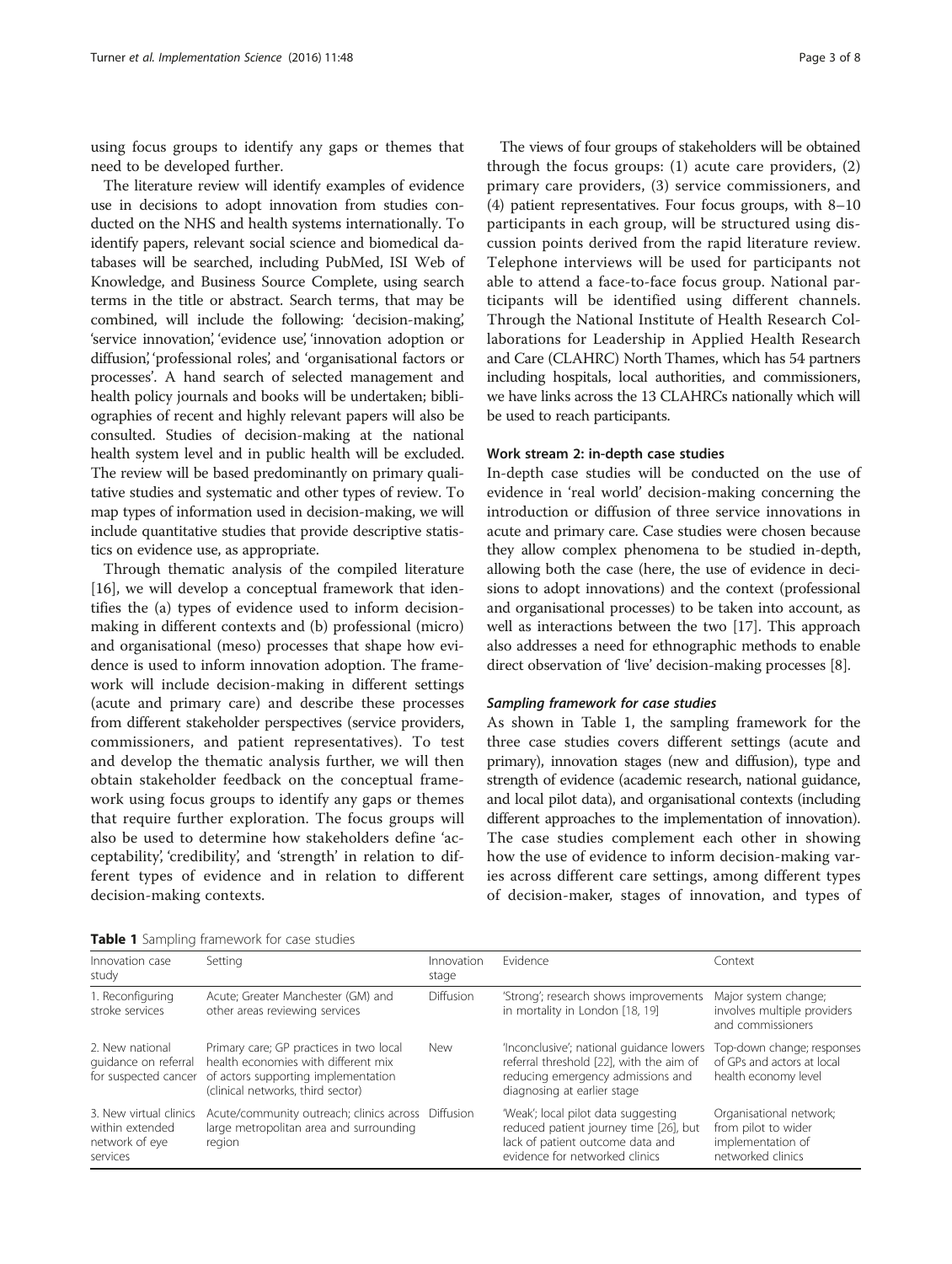evidence (including perceived strength). For each case study, guiding questions aim to capture the influence of processes at the micro (individual/group) and meso (organisational/system) levels on the use of evidence to inform decision-making on innovation (set out below). Lessons from the case studies will be brought together, with quantitative data from the national survey and discrete choice experiment, to show how interactions between evidence use and factors at the micro and meso levels create a 'tipping point' for innovation in different contexts. Suggestions will also be made for improving evidence use to support innovation in less receptive settings.

# Case study 1: responses to evidence on reconfiguring stroke services

Evidence produced by members of the research team has shown that centralising stroke services to create a smaller number of high-volume units in London has improved patient outcomes [\[18, 19\]](#page-7-0). This evidence has in part influenced a decision to further centralise stroke services in Greater Manchester [\[20\]](#page-7-0). A number of areas across the UK have also reviewed the configuration of stroke services locally and appear to be responding differently to the evidence. For example, Greater Glasgow and Clyde initially decided not to implement the London model, although a further service review is planned, while in Birmingham and the surrounding area, partial reconfiguration of services has been undertaken, despite support for fuller centralisation [[21\]](#page-7-0). Analysing the differing responses of a number of these areas will allow greater understanding of what is needed for evidence to become a tipping point for change. This case study will focus on the following:

- 1. At the micro level: how both stroke clinicians and senior managers within individual provider organisations' use, and negotiate understandings of, research evidence relative to other information, e.g. financial impact and local need, when considering reconfiguration.
- 2. At the meso level: how individual 'champions' and collective decision-making groups influence how evidence is used and consensus reached among providers and commissioners across health systems considering reconfiguration.

## Case study 2: uptake of new national guidance in primary care to improve early diagnosis of suspected cancer

In 2015, NICE updated its clinical guidelines [[22\]](#page-7-0) for recognition and referral for suspected cancer which substantially lowered thresholds for investigation and shifted focus to signs and symptoms, to reflect how patients present in primary care. The guidance seeks to improve the quality and timeliness of diagnosis and, if implemented, is likely to significantly increase referrals. NICE has produced costing tools to help areas respond to potential demand increases and associated cost impacts [[23](#page-7-0)]. Uptake may be influenced by general practitioners' (GPs) responses to the guidelines [[24\]](#page-7-0) and the local context including, on the one hand, local activity by a wide range of organisations encouraging implementation while, on the other, potential pressure from hospitals and commissioners not to over-refer [\[25](#page-7-0)]. However, NICE also recommends that some investigations are now arranged in primary care (e.g. for colorectal cancer) when these previously required referral. This case will examine the following:

- 1. At the micro level: how general practitioners within primary care practices with historically lower and higher referral rates for suspected cancer have responded to new guidance, including professionspecific barriers and facilitators.
- 2. At the meso level: how involvement and interaction between different organisations, including clinical networks, commissioners, third sector, and service providers, have influenced responses to the referral guidance and its use to inform service planning.

## Case study 3: using evidence to inform development of new virtual clinics within extended network of eye services

We will study innovations in outpatient services for treating chronic eye disease where demographic change is placing increasing pressure on hospitals. New service configurations are being developed by a number of providers within the NHS. The study will be conducted with a large specialist provider of ophthalmic services in England, which delivers 470,000 outpatient appointments per year through an organisational network (including partnerships with other providers) with multiple clinics across a large metropolitan area and the surrounding region. The Trust has piloted 'virtual review' clinics for stable glaucoma patients to improve resource use and enable provision closer to patients' homes, although barriers to implementation were encountered [\[26\]](#page-7-0).

A prospective study will analyse how evidence informs decision-making by the Trust and other providers within the network to move from the pilot phase to a wider implementation of virtual clinics across other sites, including responses to evidence for change by different sites and professional groups. This case will focus on the following:

- 1. At the micro level: types of evidence required by different professional groups, including clinical and managerial staff, to support roll-out of new clinics.
- 2. At the meso level: processes across the organisational network used to acquire, share, and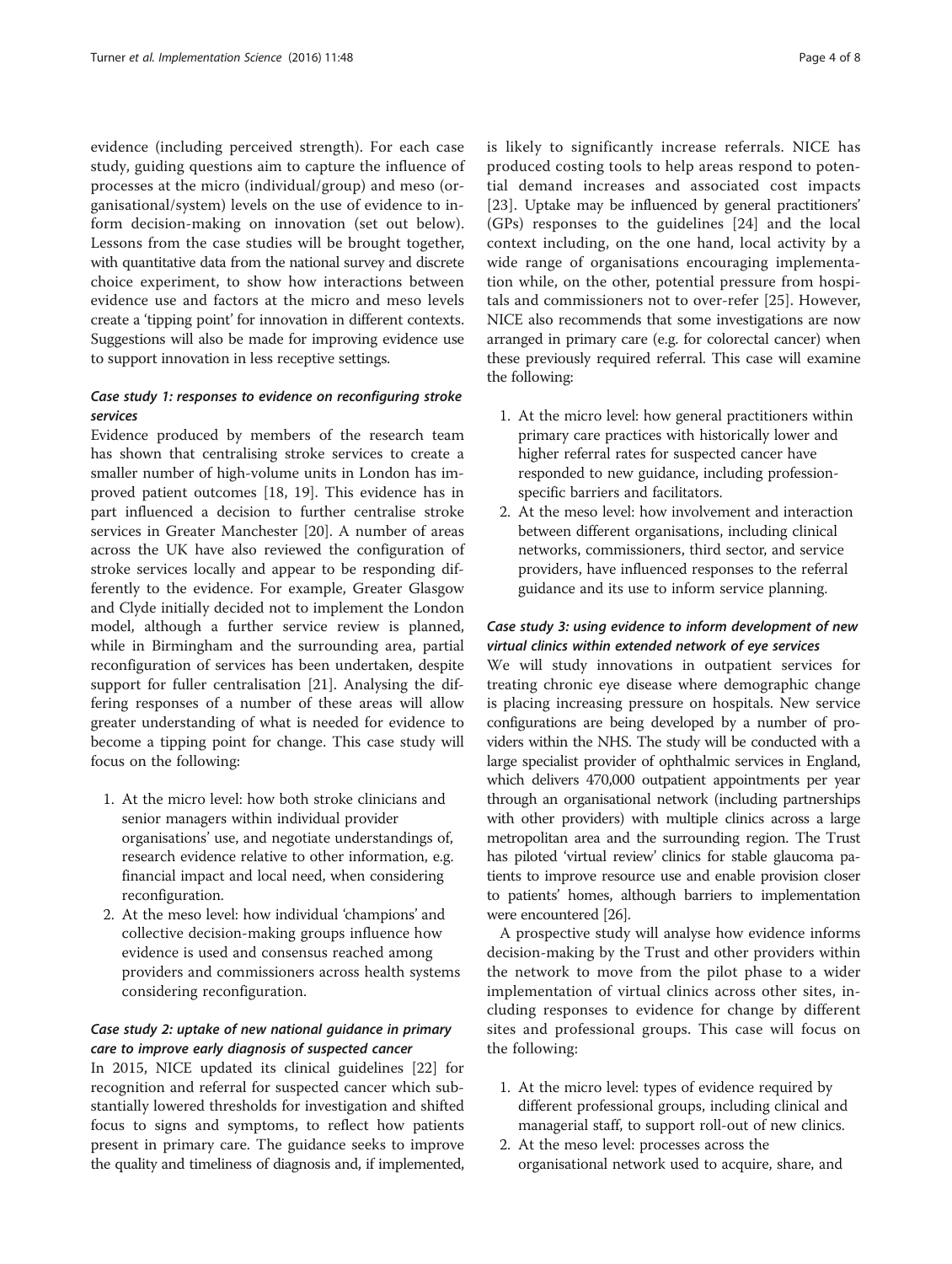interpret evidence to inform decision-making. This will include analysis of how counter evidence and other factors, e.g. perceived resource implications and local need, are negotiated and inform decisionmaking.

Case study data will be collected through semi-structured interviews, non-participant observation, and documentary analysis (Table 2). Interviews will be used to develop an account of the decision-making process from different stakeholder perspectives and obtain their views on barriers and enablers to the use of evidence as a tipping point for adopting innovation. Documentary analysis will map the types of evidence used at different stages of the decision-making process. For prospective studies (case studies 2 and 3), ethnographic methods, including non-participant observation of meetings and 'shadowing' key staff, will be used to trace decision-making processes prospectively (i.e. in 'real time') and examine how evidence is considered by decision-makers in both formal (e.g. planning meetings) and informal settings (e.g. corridor conversations). Documentary analysis will involve mapping the types of evidence used to inform decision-making and the ways in which it is consulted during different stages of decision-making processes, e.g. tracking references in meetings' minutes. Interviews will be digitally recorded and professionally transcribed, and observational data will be recorded by the researchers in field journals.

The analysis of qualitative data from the case studies will combine inductive and deductive approaches [\[27](#page-7-0)], as thematic analysis will draw on ideas emerging from the empirical data as well as existing literature on evidence use in decision-making processes, including the role of contextual factors. Cross-case comparison will identify barriers and enablers of evidence use to support innovation at the micro and meso levels within the same setting and at the same level across different cases.

## Work stream 3: national survey and discrete choice experiment (DCE) to establish decision-makers' preferences

Utilising the literature review, stakeholder feedback, and case study data, a survey of providers and commissioners will assess how preferences to introduce or diffuse innovations are influenced by characteristics of the evidence for change relative to other contextual factors (objective 3). The first part of the questionnaire will elicit preferences for different types and quality of evidence. The second part will be a DCE that will compare different decision-making groups' preferences for the strength of evidence to examine tipping points in preferring one option over another.

We will develop a survey questionnaire for distribution to stakeholders (acute and primary care, providers, commissioners, managers, and clinicians). The questionnaire will have two parts. The first will contain questions about preferences for different types of evidence and quality of the evidence when judging whether or not to implement a new innovation. Types of evidence will include impact on health (mortality, quality of life); behaviour; knowledge; use of services; budget; and incremental cost-effectiveness. Quality of evidence will capture internal and external validities (e.g. extent to which evidence shows what it purports to show, extent to which findings are generalisable to the local area) and contextual factors (e.g. credibility of the person or organisation providing the evidence). We will ask respondents whether or not different types and quality of evidence are important and to rank them in order of importance. The different types and quality of evidence will be drawn from findings of the rapid review, focus groups, and case studies.

The second part will be a DCE to capture preferences of stakeholders for the strength of evidence needed (e.g. what the impact on health or the budget needs to be) to implement new innovations and how types of evidence are traded against one another.

The DCE will follow international best-practice guidelines [[28](#page-7-0)] and be designed as follows:

| <b>Table 2</b> Data collection methods for case studies |  |  |
|---------------------------------------------------------|--|--|
|                                                         |  |  |

| Innovation case study                                                | Interviews                                                                                                             | Observations                                                                                                                                                 | Documentary analysis                                                                                  |
|----------------------------------------------------------------------|------------------------------------------------------------------------------------------------------------------------|--------------------------------------------------------------------------------------------------------------------------------------------------------------|-------------------------------------------------------------------------------------------------------|
| 1. Reconfiguring<br>stroke services                                  | Up to 25, including commissioners<br>and providers of services in GM<br>and other areas considering<br>reconfiguration | Up to 20 h, including planning meetings<br>at Trust level, commissioner and provider<br>meetings, and other relevant decision-<br>making authorities         | Up to 100 documents, including<br>meeting minutes, published research,<br>grey literature, local data |
| 2. National guidance for<br>referral for suspected cancer            | Up to 25 across two local health<br>economies, including GP practices,<br>clinical networks, and third sector          | Up to 40 h, including commissioning<br>meetings, GP training events, service<br>planning meetings                                                            | Up to 50 documents, including<br>quidelines, local service planning                                   |
| 3. New virtual clinics within<br>extended network of eye<br>services | Up to 25, including Trust board<br>members, those leading innovation,<br>and staff involved in implementation          | Up to 40 h, including board meetings;<br>innovation planning meetings, e.g.<br>steering group; local planning in<br>satellite sites; and shadowing key staff | Up to 50 documents, including<br>meeting minutes, published research,<br>grey literature, local data  |
| Total                                                                | 75 interviews                                                                                                          | 100h                                                                                                                                                         | 200 documents                                                                                         |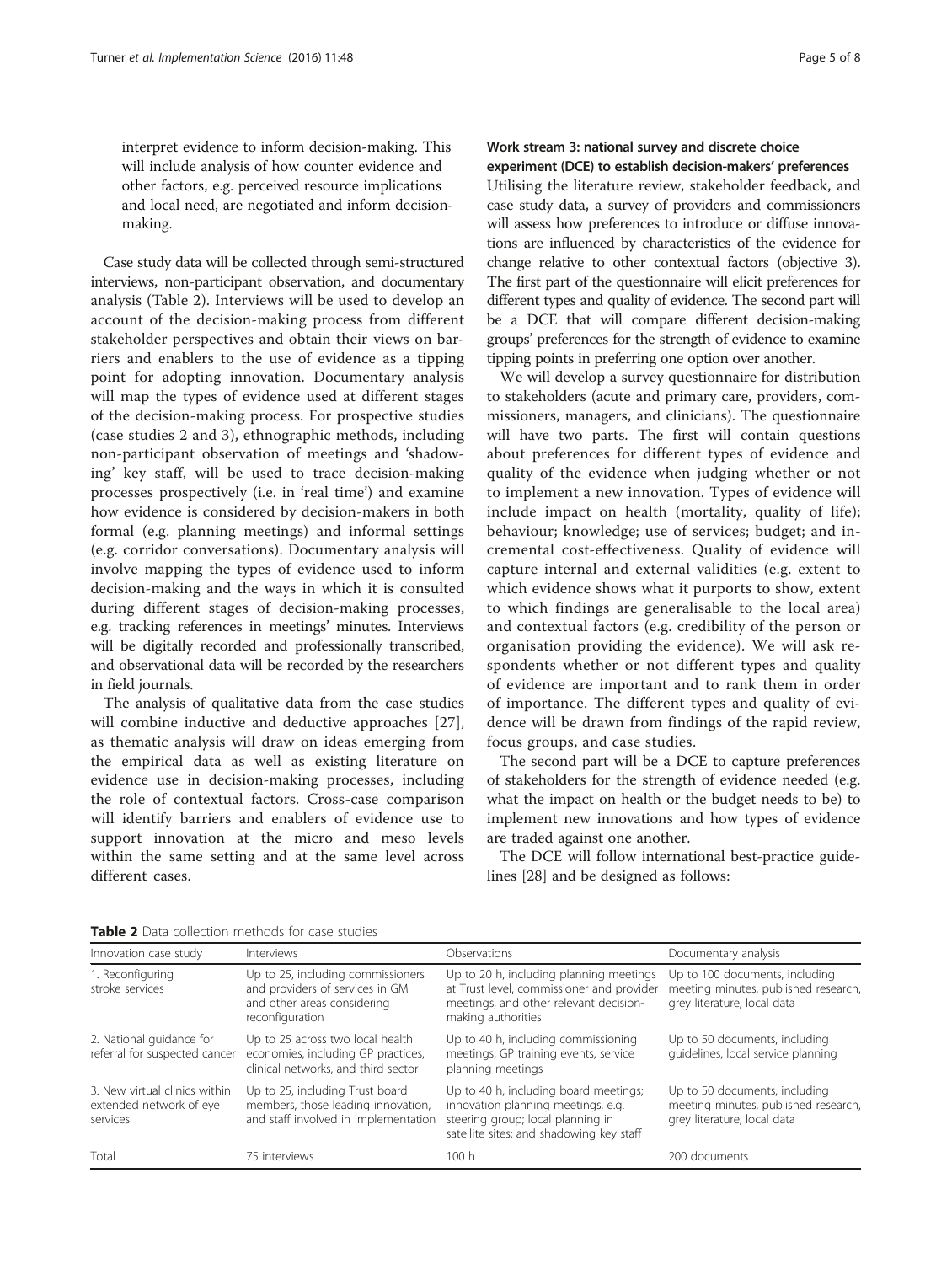- 1. We will identify types of evidence as described in the first part of the questionnaire. In the context of a DCE, these are referred to as attributes.
- 2. We will assign levels to these attributes (e.g. quantitative measurement of impact on health and use of services) based on real-world examples of innovations, derived from objectives 1 and 2 and systematic literature reviews.
- 3. We will design the DCE questionnaire using a pairwise choice framework. We will compile a set of pairwise scenarios that describe the feasible combinations of levels and attributes of new innovations. The number of pairwise choices will be reduced to a practical number for participants to answer.

The questionnaire will be piloted then administered to three groups of respondents: (1) acute care providers, (2) local commissioners, and (3) primary care providers (GPs and practice staff ). Both managerial and clinical representatives will be sampled in the questionnaire.

Responses will be collected by online survey tools and hard-copy questionnaires delivered at face-to-face meetings. We will sample questionnaire respondents nationally and will use similar sampling methods to objective 1. We will also recruit respondents via newsletters distributed by Royal Colleges, professional organisations, and at professional conferences and meetings.

Sample size calculations for DCEs are not straightforward, depending on question format, complexity of choice tasks, desired precision of the results, degree of heterogeneity in the target population, availability of respondents, and need for subgroup analyses. A sample size of 300 is commonly recommended [[29](#page-7-0)], which will be used here. We are not aware of any DCEs that have previously been conducted on this sample of respondents, but response rates achieved in previous DCEs with UK NHS staff have been around 55 % [[30\]](#page-7-0), and in health workers in high-income countries, they are around 50 % [\[31](#page-7-0)]. The same respondents will also complete the first part of the questionnaire, described above.

To analyse the data from the first part of the questionnaire, frequency tables will be created to describe whether or not different types and quality of evidence are important. We will cross-tabulate the responses by type of respondent and explore differences using chi-square tests. We will investigate differences in the ranking of different types and quality of evidence using rank-sum tests and Kendall's coefficient of concordance.

The DCE data will be analysed using conditional logit regression analysis. The results will indicate which attribute (type of evidence) is most important to respondents and how this compares with the other attributes. We will explore the trade-offs the participants are willing to

make between attributes, quantified using the marginal rates of substitution, which summarise how respondents trade-off values of the different attributes, e.g. what increase in total spending decision-makers are willing to trade-off for a 1 % reduction in mortality. We will model interaction effects, allowing us to investigate how preferences for one attribute vary dependent on another (e.g. impact of mortality on preferences at different levels of budget impact). We will also determine the predicted probability that a set of new innovations derived from different combinations of attributes would be selected based on the regression results. This will estimate the probability that innovations with particular values for the types of evidence will be selected and allows them to be ranked in terms of their order of preference.

## Work stream 4: developing guidance to improve evidence use

Combining findings from the literature review, focus groups, case studies, and DCE, factors to take into account when seeking, using, and producing evidence will be distilled into guidance for decision-makers and evaluators to inform decisions to introduce or adopt innovations. This may build on Lavis et al.'s five questions to inform strategies to improve the use of evidence by decision-makers (message, target audience, messenger, transfer processes, and evaluation) [[32](#page-7-0)]. The guidance will describe the combinations of evidence (including type, strength, and presentation) needed to enable innovation, based on what is likely to satisfy different stakeholders in different contexts (e.g. in primary and acute care and innovation across single or multiple sites). A stakeholder workshop involving study participants will be held to gain feedback on the draft guidance as it is developed.

## Synthesis of quantitative and qualitative approaches

Our overall approach is to use mixed or 'merged' methods, which involves the integration of quantitative and qualitative methods [[33\]](#page-7-0). This will be done in three ways. Firstly, the literature review will include both qualitative studies and descriptive statistics on evidence use, so that the relative influence of different forms of evidence on decision-making can be quantified, where such data exist. Secondly, findings from the stakeholder focus groups and case studies will inform the discrete choice experiment, as types of evidence use identified through the qualitative research will be included in the questionnaire and measured quantitatively. Thirdly, the dissemination of findings on evidence use will include both qualitative data on how different forms of evidence are used to inform decision-making as well as quantitative data on the contribution of different forms of information to decision-making in different contexts.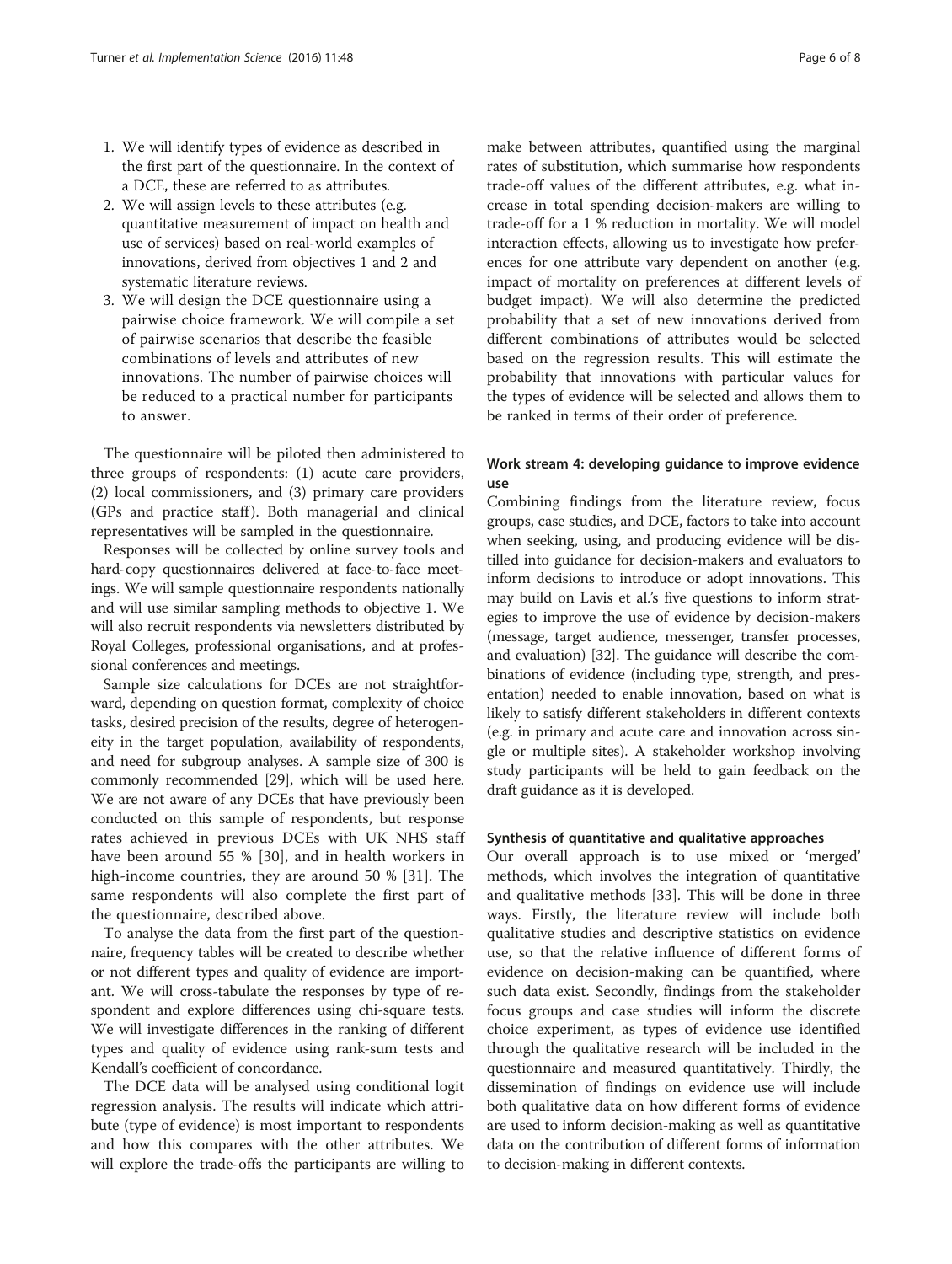## <span id="page-6-0"></span>**Discussion**

This study will enhance understanding of decisionmakers' use of diverse forms of evidence and the importance of contextual factors in shaping the ways in which evidence is used to inform decision-making on innovation. The findings will enhance understanding of how and why some evidence does inform decisions to introduce health care innovations and why barriers persist in other cases. It will also quantify decision-makers' preferences, including the tipping point of evidence needed to shift stakeholders' views. Guidance will be shared with key groups of decision-makers at different levels of the NHS, as well as evaluators, to inform how evidence is produced and used to satisfy a range of stakeholders when making decisions on adopting innovations. The study's findings will improve understanding of how evidence can inform practice, including barriers and facilitators to its use. The study will produce generalisable knowledge on how to optimize the use of evidence to inform decisions on innovation adoption which, in turn, may help to accelerate and maximise the implementation of practices that improve patient outcomes.

The evidence needed to reach the tipping point for different groups will be determined using a DCE with providers and commissioners within both acute and primary care settings. A strength of this study is the use of quantitative and qualitative data to determine decision-makers' preferences. The DCE will seek to measure the influence of diverse evidence and contextual factors, including professional interests and relationships, on decision-making. Thus, a practical challenge is translating insights from the qualitative data into appropriate options that can be used for eliciting participants' preferences. For instance, if the qualitative data suggests that decisionmaking is a distributed process that unfolds over time, this might suggest the need to adapt the model of the lone, contemplative decision-maker typically used in a DCE (e.g. by administering the DCE to groups of participants rather than individuals).

The study's findings will provide new insights into the ways in which evidence informs both the adoption of new innovations and the diffusion of existing innovations to new contexts, taking into account diverse types of evidence (e.g. academic research and local pilot data), different types of stakeholder, and contextual factors involved in decisionmaking. By combining qualitative and quantitative methods, the study will generate new knowledge regarding the types and quality of evidence that decision-makers prefer and the tipping point of evidence necessary to shift the perspectives of different groups of decision-makers. This includes groups or contexts that may typically be less receptive to change, e.g. medical professionals [\[34, 35](#page-7-0)], and where major system change is undertaken that involves multiple organisations and stakeholders [\[36](#page-7-0)].

## Ethics approval

This study was considered by the Chair of the UCL Research Ethics Committee on 29 February 2016 and is exempt from the requirement to obtain ethical approval.

#### Abbreviations

CLAHRC: Collaborations for Leadership in Applied Health Research and Care; DCE: discrete choice experiment; GP: general practitioner; NHS: National Health Service; NICE: National Institute for Health and Care Excellence.

#### Competing interests

The authors declare that they have no competing interests.

#### Authors' contributions

ST, SM, JS, EH, and NJF designed the study. ST and NJF designed and are responsible for the qualitative design and analysis component. ST and JS are responsible for the primary care case study. SM designed and is responsible for the national survey and discrete choice experiment. ST is the principal investigator and was involved in every step of study conception, design, and manuscript editing. All authors read and approved the final manuscript.

#### Acknowledgements

We are grateful for contributions to the design of the case studies from the following key stakeholders: Paul Foster, Willie Hamilton, Peng Khaw, Aachal Kotecha, Johanna Moss, Kathy Pritchard-Jones, Greg Rubin, Anthony Rudd, and Pippa Tyrrell. This project is part of the Health Foundation's Evidence-Informed Decision Making in Health Service Innovation and Improvement Programme. The Health Foundation is an independent charity committed to bringing about better health and healthcare for people in the UK.

#### Received: 9 March 2016 Accepted: 25 March 2016 Published online: 05 April 2016

#### References

- 1. Dobbins M, Jack S, Thomas H, Kothari A. Public health decision-makers' informational needs and preferences for receiving research evidence. Worldviews Evid Based Nurs. 2007;4:156–63.
- 2. Martin GP, McKee L, Dixon-Woods M. Beyond metrics? Utilizing 'soft intelligence' for healthcare quality and safety. Soc Sci Med. 2015;142:19–26.
- 3. Gabbay J, Le May A. Practice-based evidence for healthcare: clinical mindlines. Abingdon: Routledge; 2011.
- 4. Cooksey D. A review of UK health research funding. London: HMSO; 2006.
- 5. Fulop N, Robert G. Context for successful improvement: evidence review. London: The Health Foundation; 2015. ISBN 978-1-906461-68-3.
- 6. Langley A. Strategies for theorizing from process data. Acad Manag Rev. 1999;24:691–710.
- 7. Evans B, Snooks H, Howson H, Davies M. How hard can it be to include research evidence and evaluation in local health policy implementation? Results from a mixed methods study. Implement Sci. 2013;8:17.
- 8. Kyratsis Y, Ahmad R, Hatzaras K, Iwami M, Holmes A. Making sense of evidence in management decisions: the role of research-based knowledge on innovation adoption and implementation in health care. Health Serv Deliv Res. 2014. doi[:10.3310/hsdr02060.](http://dx.doi.org/10.3310/hsdr02060)
- 9. Clarke A, Taylor-Phillips S, Swan J, Gkeredakis E, Mills P, Powell J, et al. Evidencebased commissioning in the English NHS: who uses which sources of evidence? A survey 2010/2011. BMJ Open. 2013. doi:[10.1136/bmjopen-2013-002714.](http://dx.doi.org/10.1136/bmjopen-2013-002714)
- 10. Kapiriri L, Norheim OF, Martin DK. Priority setting at the micro-, meso and macro-levels in Canada, Norway and Uganda. Health Policy. 2007;82:78–94.
- 11. Orton L, Lloyd-Williams F, Taylor-Robinson D, O'Flaherty M, Capewell S. The use of research evidence in public health decision making processes: systematic review. PLoS One. 2011. doi:[10.1371/journal.pone.0021704.](http://dx.doi.org/10.1371/journal.pone.0021704)
- 12. Green J. Epistemology, evidence and experience: evidence based health care in the work of accident alliances. Sociol Health Ill. 2000;22:453–76.
- 13. Turner S, Higginson J, Oborne CA, Thomas RE, Ramsay AI, Fulop NJ. Codifying knowledge to improve patient safety: a qualitative study of practice-based interventions. Soc Sci Med. 2014;113:169–76.
- 14. Lowson K, Jenks M, Filby A, Carr L, Campbell B, Powell J. Examining the implementation of NICE guidance: cross-sectional survey of the use of NICE interventional procedures guidance by NHS Trusts. Implement Sci. 2015;10:93.